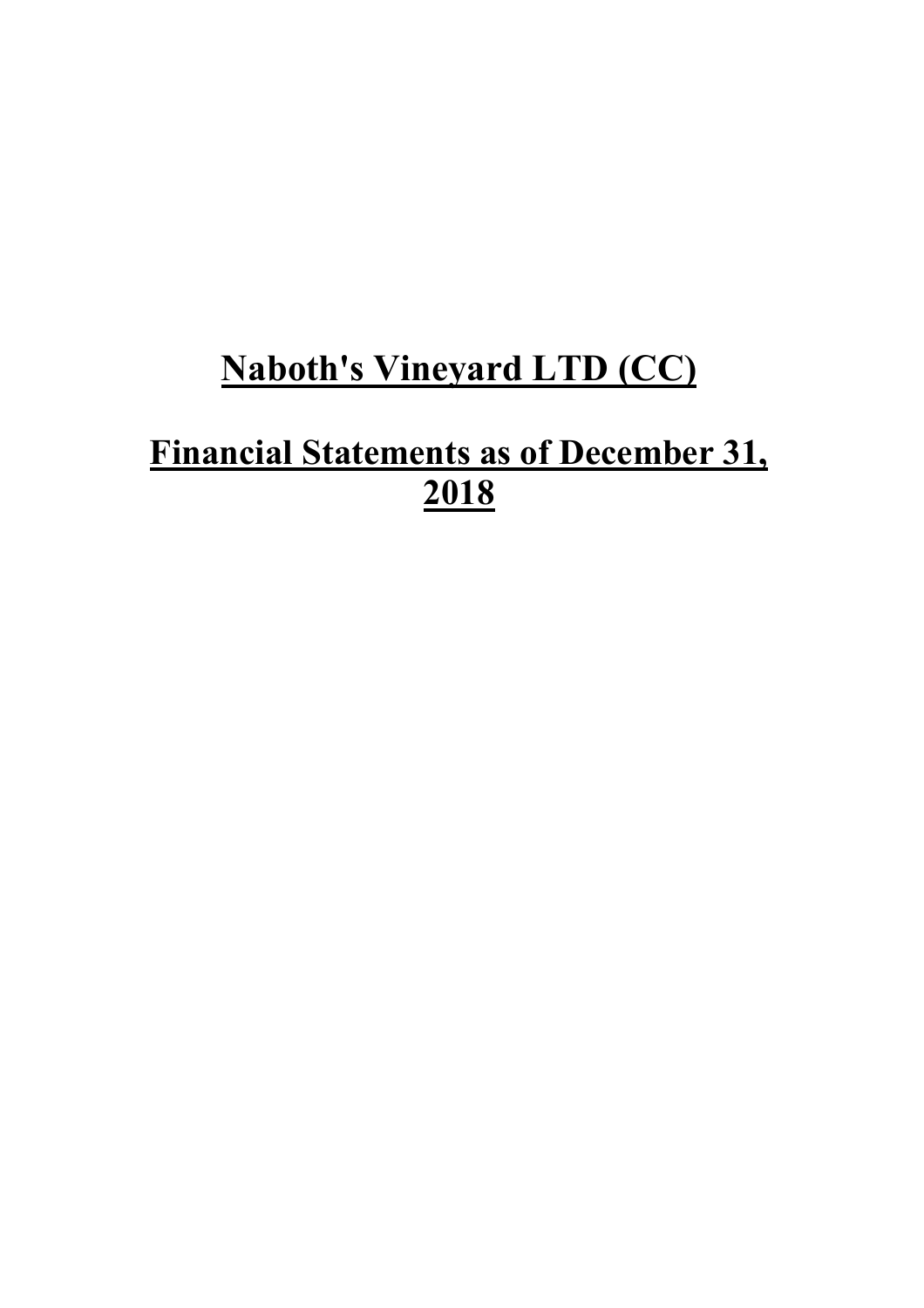## **Naboth's Vineyard LTD (CC)**

# **Financial Statements as of December 31, 2018**

# **Table of Contents**

|                                      | Page    |
|--------------------------------------|---------|
| Auditors' Report to The Shareholders | 1       |
| <b>Balance Sheets</b>                | 2       |
| <b>Statements of Activities</b>      | 3       |
| Statement of Changes in Net Assets   | $4 - 5$ |
| Notes to the Financial Statements    | $6-10$  |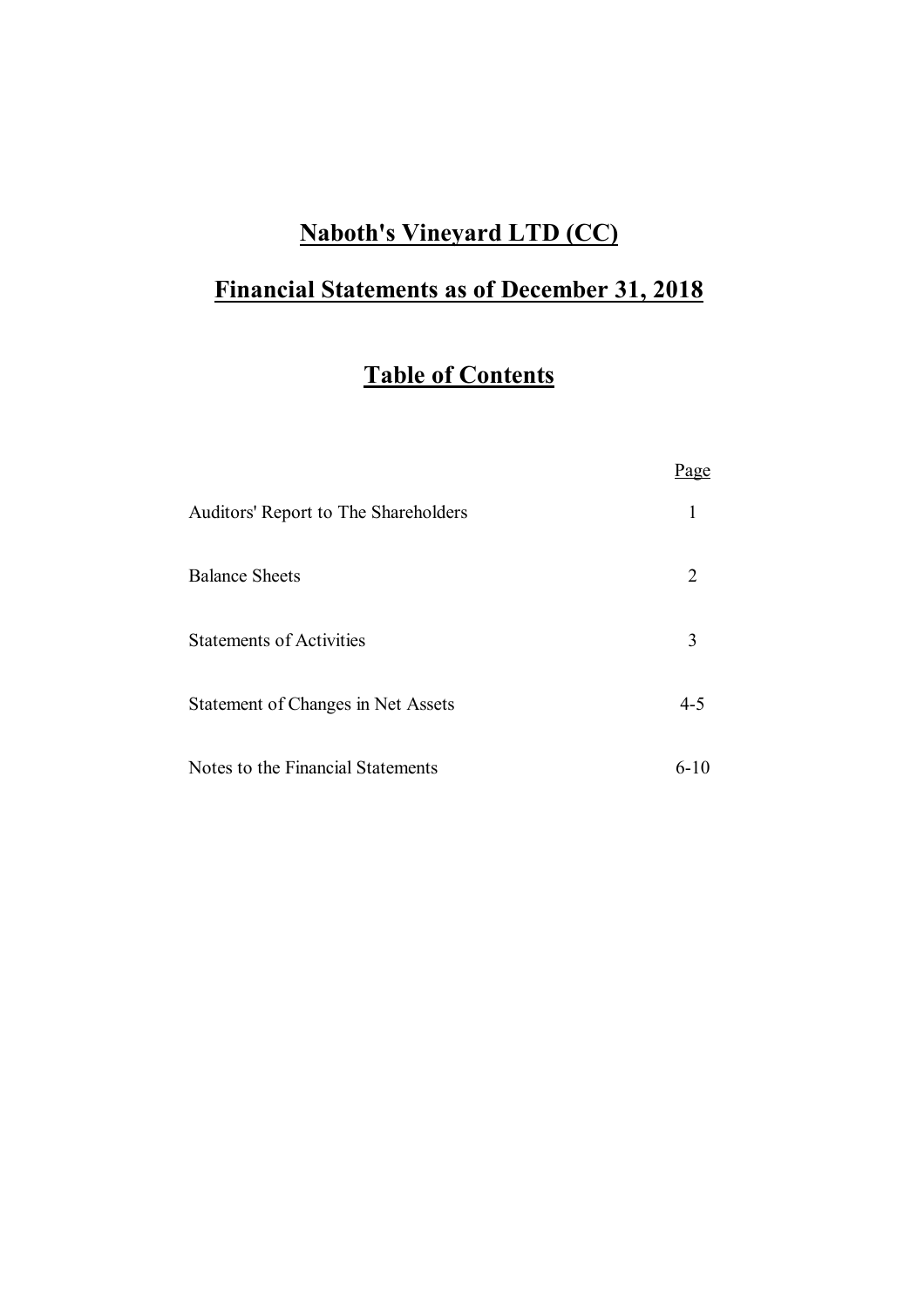



### **Auditors' Report**

# **To the shareholders of**

### **Naboth's Vineyard LTD (CC)**

We have audited the accompanying balance sheets of Naboth's Vineyard LTD (CC) (hereinafter: "the Company") as of December 31, 2018 and 2017, the statement of activities and the statement of changes in net assets for each of the years then ended. These financial statements are the responsibility of the Company's board of directors and management. Our responsibility is to express an opinion on these financial statements based on our audits.

We conducted our audits in accordance with generally accepted auditing standards in Israel, including those prescribed by the Auditor's Regulations (Auditor's Mode of Performance)-1973. Those standards require that we plan and perform the audit to obtain reasonable assurance about whether the financial statements are free of material misstatement. An audit includes examination, on a test basis, of evidence supporting the amounts and disclosures in the financial statements. An audit also includes an assessment of the accounting principles used and significant estimates made by the board of directors and management, as well as evaluating the overall financial statement presentation. We believe that our audits provide a reasonable basis for our opinion.

In our opinion, the financial statements referred to above present fairly, in all material respects, the financial position of the Company as of December 31, 2018 and 2017, the results of its activities and the changes in its net assets for each of the years then ended, in conformity with generally accepted accounting principles in Israel (Israeli GAAP).

**Ben David, Shalvi, Kop Certified Public Accountants, (Isr.)**

Jerusalem, \_\_\_\_\_\_\_\_\_\_\_\_ 2019

www.hdsk.co.il

info@hdsk.co.il

Ramat Gan Branch, 3 Hayezira St., S.A.P. Tower, Habursa area Tel 972.3.7787000 · Fax 972.3.5755055 · Zip 5252141

Jerusalem Branch, 11 Kiryat Mada St., Amot Building, Har Hotzvim Tel 972.2.5005555 · Fax 972.2.5005500 · Zip 9777611 · P.O. Box 45108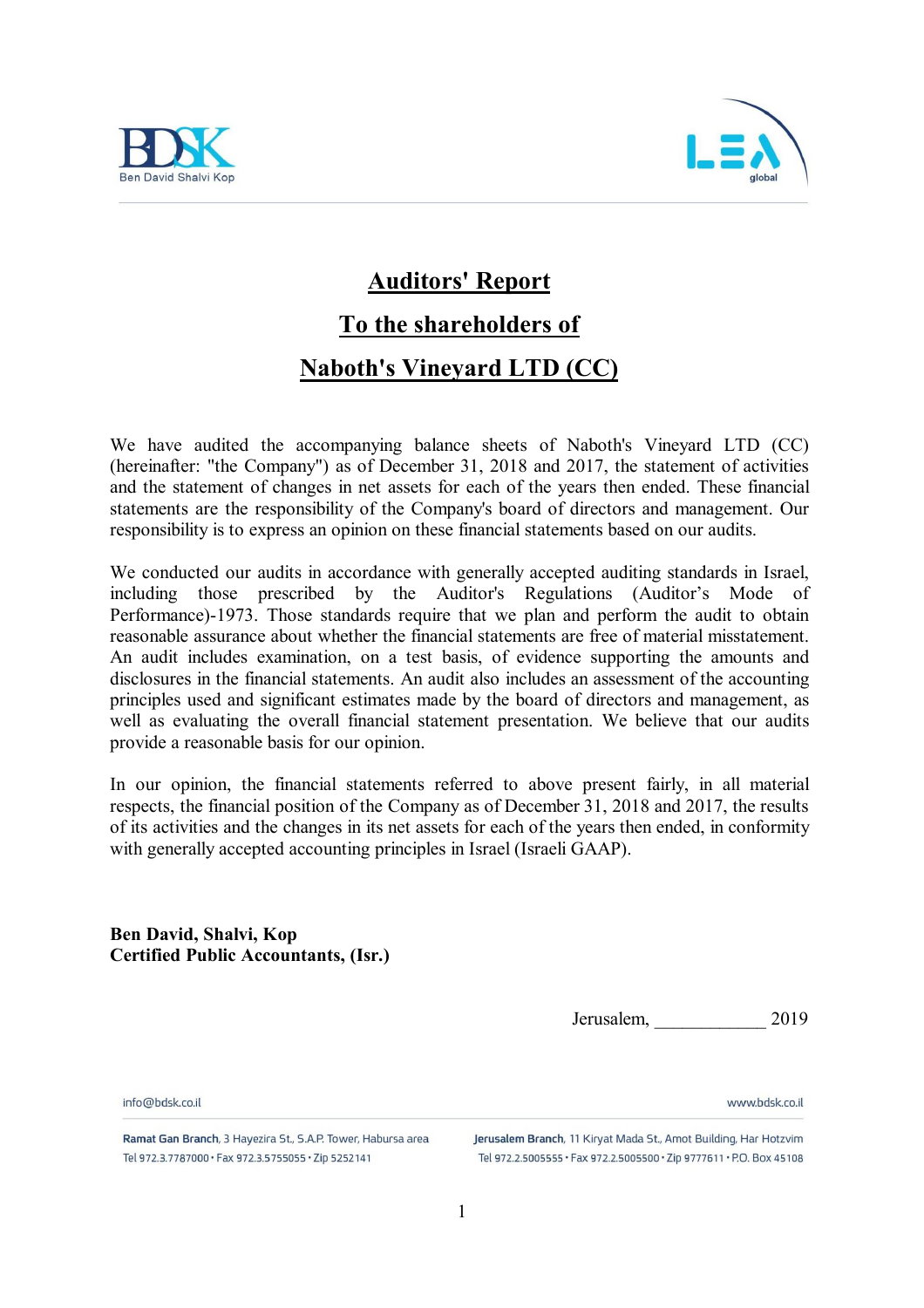### **Naboth's Vineyard LTD (CC) Balance Sheets (New Israeli Shekels)**

|                                          |                | As of December 31 |         |
|------------------------------------------|----------------|-------------------|---------|
|                                          | <b>Note</b>    | 2018              | 2017    |
| <b>Current Assets</b>                    |                |                   |         |
| Cash and cash equivalents                | 3              | 118,266           | 124,676 |
| Prepaid expenses                         |                | 35,666            |         |
|                                          |                | 153,932           | 124,676 |
| <b>Fixed Assets, Net</b>                 | $\overline{4}$ | 56,535            | 73,228  |
|                                          |                | 210,467           | 197,904 |
| <b>Current Liabilities</b>               |                |                   |         |
| Creditors and credit balances            | 5              | 24,666            | 31,865  |
| <b>Net Assets</b>                        |                |                   |         |
| <b>Unrestricted Net Assets</b>           |                |                   |         |
| Used for current activities              |                | 106,269           | 72,064  |
| Used for fixed assets                    |                | 56,535            | 73,228  |
|                                          |                | 162,804           | 145,292 |
| <b>Temporarily Restricted Net Assets</b> |                | 22,990            | 20,740  |
| <b>Share Capital</b>                     | $\overline{7}$ | 7                 | 7       |
|                                          |                | 185,801           | 166,039 |
|                                          |                | 210,467           | 197,904 |

20/02/2019

Date Member of the  $\mathscr{U}$ 

<u>Ze'er</u> Member of the

Board

Board Ilan Shtayer Efrat Ben-Ze'ev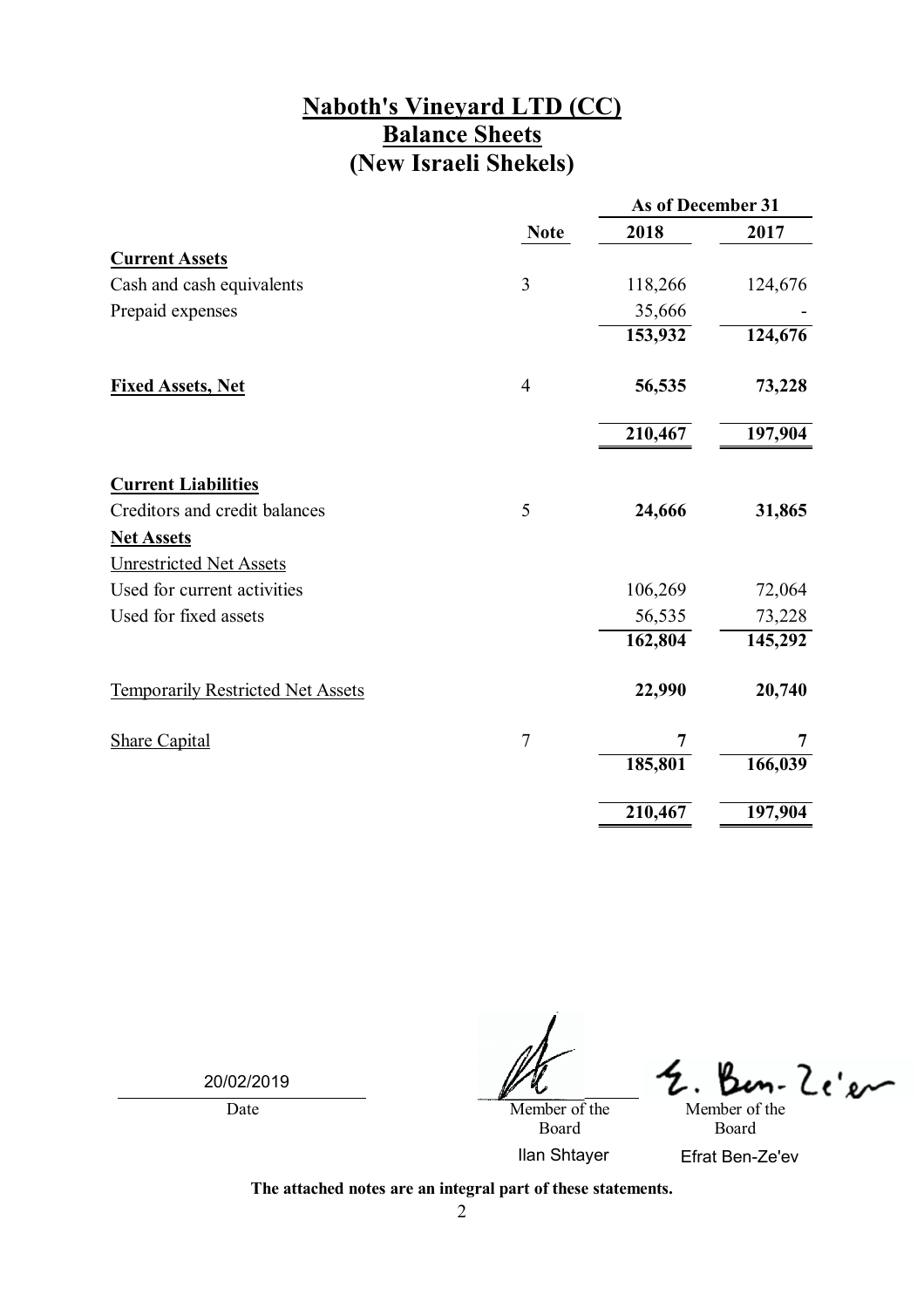### **Naboth's Vineyard LTD (CC) Statements of Activities (New Israeli Shekels)**

|                                     |             | <b>Year ended</b><br>December 31 |         |
|-------------------------------------|-------------|----------------------------------|---------|
|                                     | <b>Note</b> | 2018                             | 2017    |
| Activities turnover                 | 8           | 341,340                          | 375,332 |
| Cost of activities                  | 9           | 292,789                          | 232,352 |
| Net income from activities          |             | 48,551                           | 142,980 |
| General and administrative expenses | 10          | 32,712                           | 36,177  |
| Net income before financing         |             | 15,839                           | 106,803 |
| Net financial income (expenses)     | 11          | 1,673                            | (517)   |
| Net income for the year             |             | 17,512                           | 106,286 |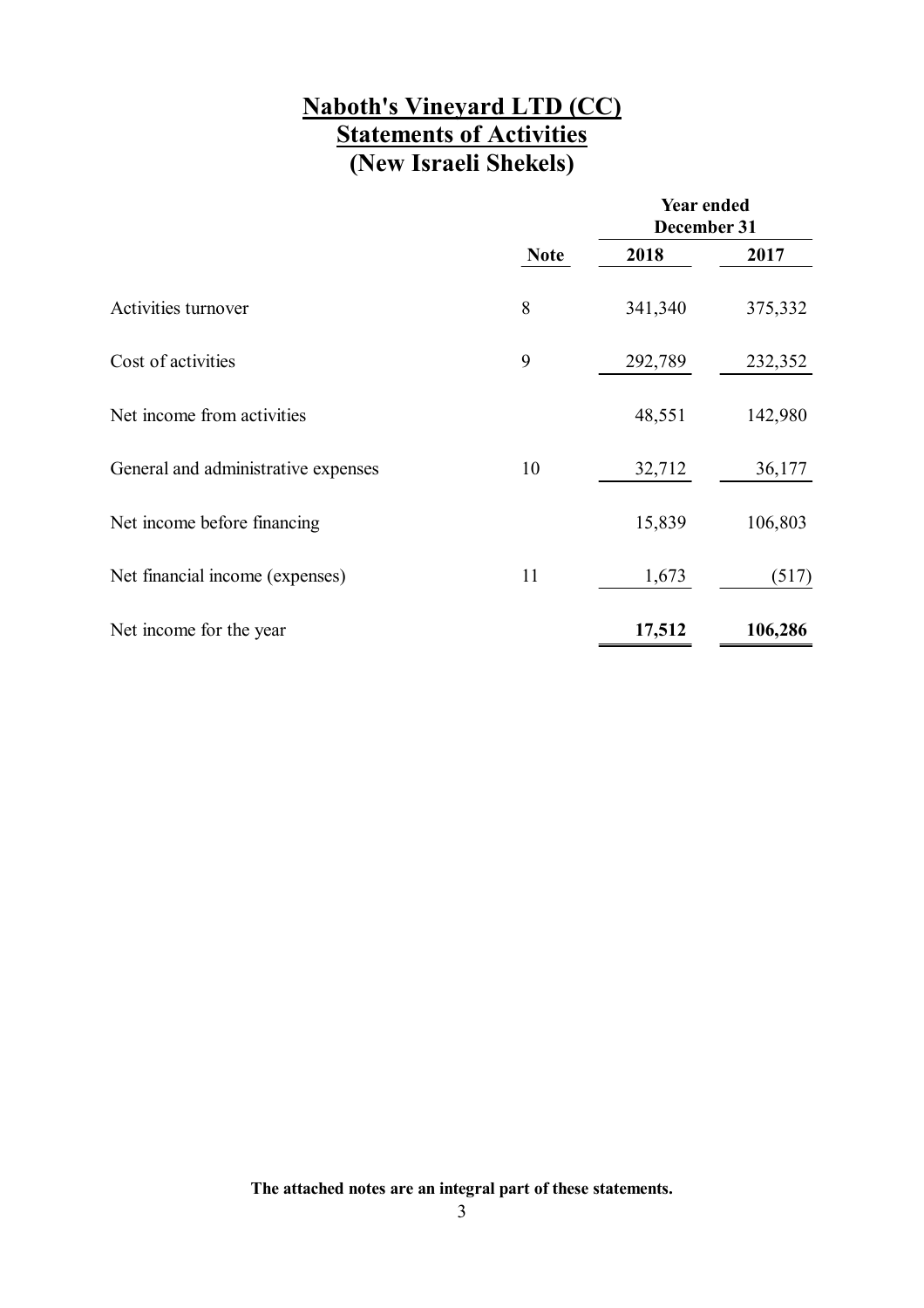### **Naboth's Vineyard LTD (CC) Statement of Changes in Net Assets (New Israeli Shekels)**

|                                                    |                                      | <b>Net Assets</b>                                |                                         |                         |              |
|----------------------------------------------------|--------------------------------------|--------------------------------------------------|-----------------------------------------|-------------------------|--------------|
|                                                    | <b>Unrestricted</b>                  |                                                  |                                         |                         |              |
|                                                    | <b>Used for</b><br><b>Activities</b> | <b>Used for</b><br><b>Fixed</b><br><b>Assets</b> | <b>Temporarily</b><br><b>Restricted</b> | <b>Share</b><br>Capital | <b>Total</b> |
| <b>Balance as of January</b><br>1, 2017            | 36,351                               | 2,655                                            | 40,141                                  | 7                       | 79,154       |
| Changes during the<br>year                         |                                      |                                                  |                                         |                         |              |
| Designated donations                               |                                      |                                                  | 20,740                                  |                         | 20,740       |
| Net income for the year                            | 106,286                              |                                                  |                                         |                         | 106,286      |
| Amounts released from<br>restriction to activities |                                      |                                                  | (40, 141)                               |                         | (40, 141)    |
| Transfer of unrestricted<br>amounts                |                                      |                                                  |                                         |                         |              |
| Used for fixed assets                              | (72,990)                             | 72,990                                           |                                         |                         |              |
| To cover depreciation<br>expenses                  | 2,417                                | (2, 417)                                         |                                         |                         |              |
| <b>Balance as of</b><br><b>December 31, 2017</b>   | 72,064                               | 73,228                                           | 20,740                                  | 7                       | 166,039      |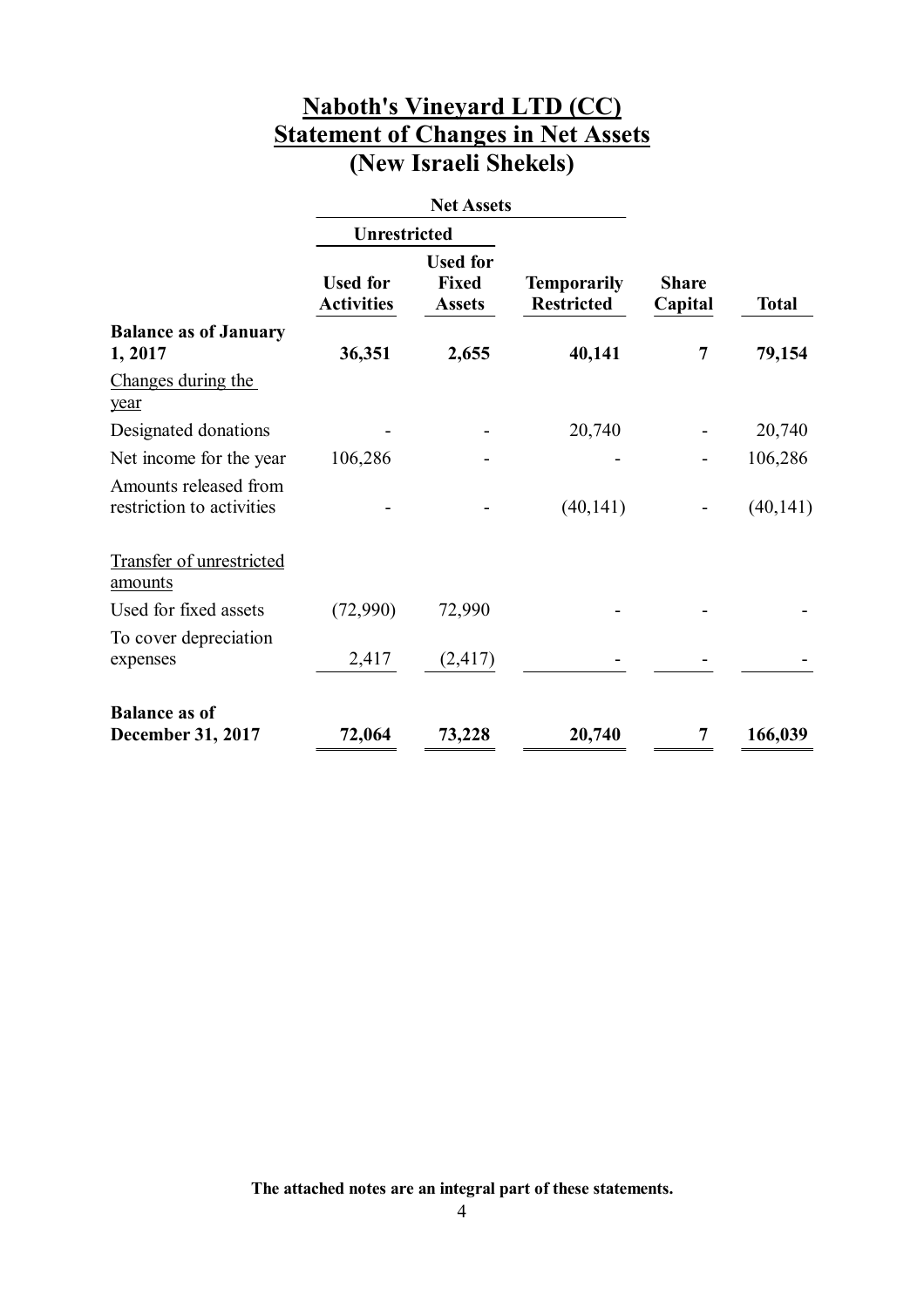### **Naboth's Vineyard LTD (CC) Statement of Changes in Net Assets (New Israeli Shekels)**

| <b>Balance as of January</b><br>1,2018             | 72,064  | 73,228   | 20,740   | 7 | 166,039  |
|----------------------------------------------------|---------|----------|----------|---|----------|
| Changes during the<br>year                         |         |          |          |   |          |
| Designated donations                               |         |          | 22,990   |   | 22,990   |
| Net income for the year                            | 17,512  |          |          |   | 17,512   |
| Amounts released from<br>restriction to activities |         |          | (20,740) |   | (20,740) |
| Transfer of unrestricted<br>amounts                |         |          |          |   |          |
| Used for fixed assets                              | (1,100) | 1,100    |          |   |          |
| To cover depreciation<br>expenses                  | 17,793  | (17,793) |          |   |          |
| <b>Balance as of</b><br><b>December 31, 2018</b>   | 106,269 | 56,535   | 22,990   |   | 185,801  |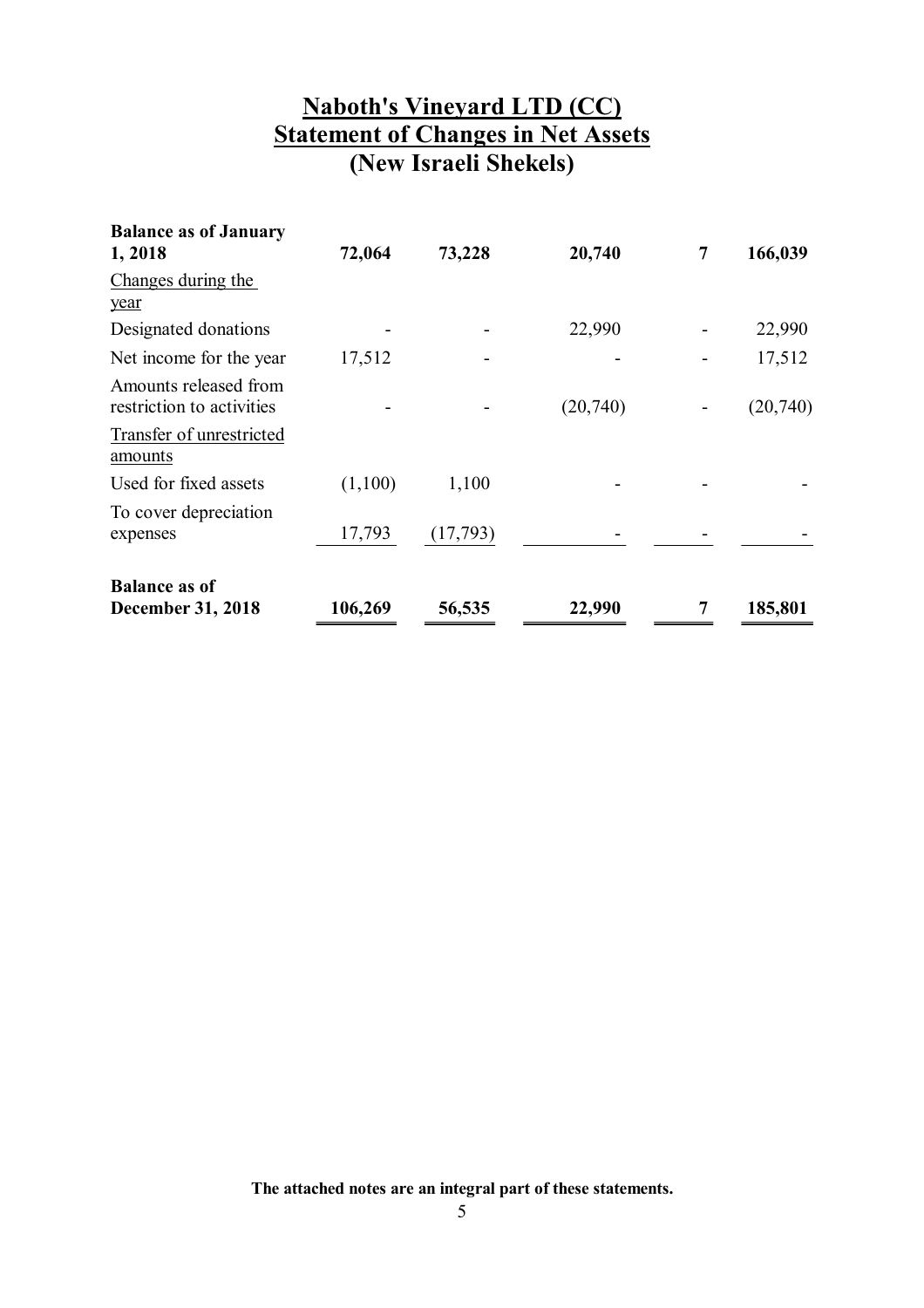#### **Note 1 - General**

- A. Naboth's Vineyard LTD (CC) (hereinafter: "the company") was established in February 2012, and began operating on January 2014. The company's number is: 514732718.
- B. The company's goals are to explore different sides and aspects of Israel's policy in the field of land management in all territories under its control, and in particular the distribution of lands and confiscating them, the use of the lands and the supervision of the access to those lands.
- C. The company is recognized as a Not for Profit Organization by the V.A.T. Authorities and as a "public institution" as defined in section 9(2) of the Income Tax Ordinance.
- D. The Organization has a proper management confirmation form in 2019.

#### **Note 2 - Significant Accounting Policies**

- A. The financial statements were prepared according to generally accepted accounting principles for non profit organizations and in accordance with Standard No. 5 of the Israeli Accounting Standard Board, regarding "accounting principles and financial reporting by nonprofit organizations."
- B. Historical Cost Convention

The financial statements were prepared on the basis of the historical cost convention and do not include the effect of changes in the general purchasing power of the Israeli currency on the results of the activities.

C. Cash and Cash Equivalents

The company considers all highly liquid investments, including short-term bank deposits (up to three months from date of deposit) that are not restricted as to withdrawal or use, to be cash equivalents.

D. Fixed Assets

Fixed assets are stated at cost less accumulated depreciation. The depreciation was calculated by the straight-line method over the estimated useful lives of the assets, as follows:

| Computers            | 33% |
|----------------------|-----|
| Electronic equipment | 15% |

#### E. Indexation to Foreign Currency

Balances in or indexed to foreign currency are recorded at the exchange rate on the balance sheet. The dollar exchange rates for the dates of the financial statement are as follows: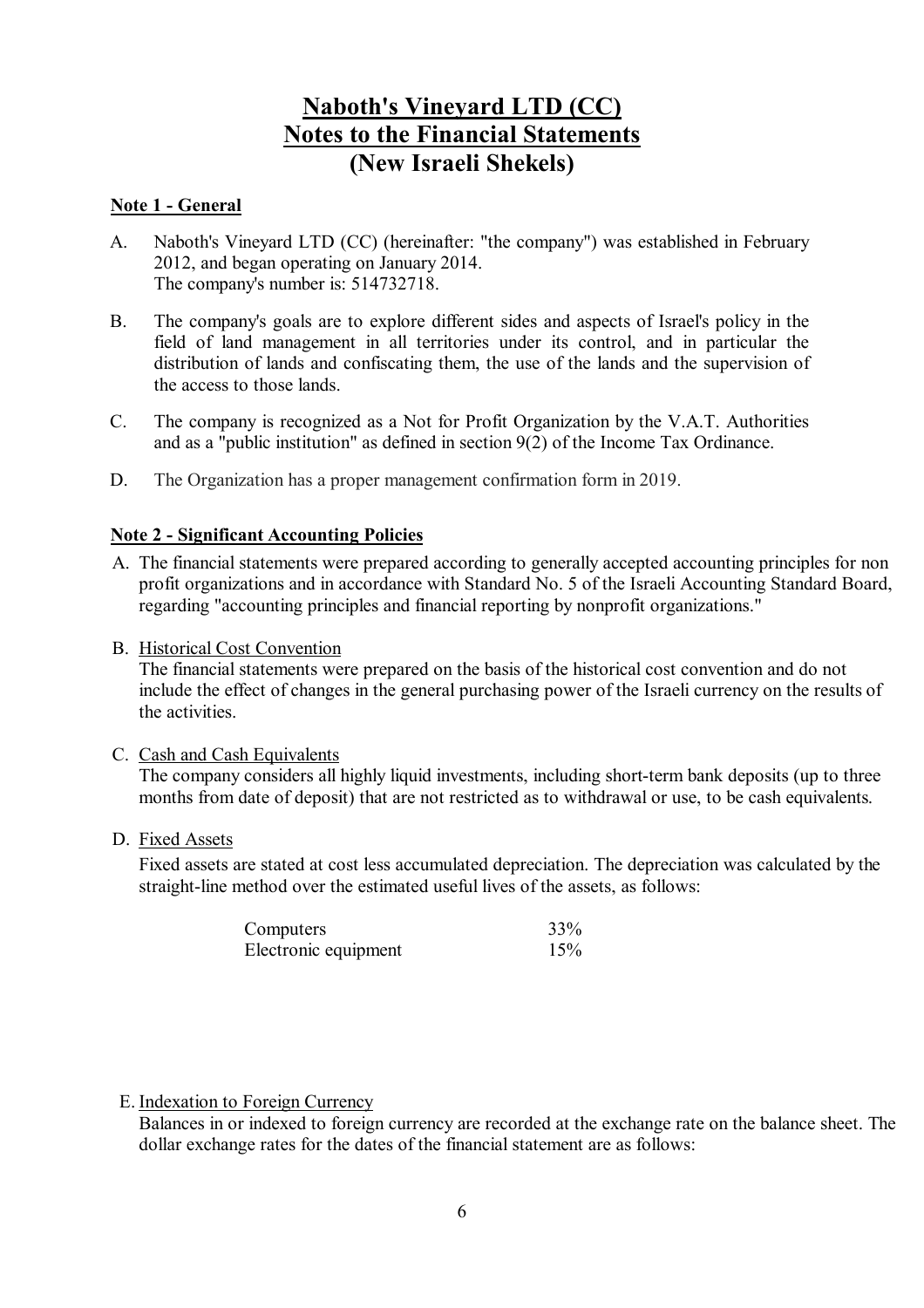### **Note 2 - Significant Accounting Policies (Cont.)**

#### **As of December 31**

|                  | 2018  | 2017  |
|------------------|-------|-------|
| <b>US Dollar</b> | 3.748 | 3.467 |
| Euro             | 4.292 | 4.153 |

#### F. Statement of Changes in Cash Flow

The financial statements do not include a statement of cash flow, as such a statement would not add significant financial information to that already included in the financial statements.

#### **Note 3 - Cash and cash equivalents**

|                                     | As of December 31 |         |
|-------------------------------------|-------------------|---------|
|                                     | 2018              | 2017    |
| Cash in the bank - Israeli currency | 115,648           | 32,305  |
| Cash in the bank - foreign currency |                   | 84,730  |
| Cash on hand                        | 2,618             | 7,641   |
|                                     | 118,266           | 124,676 |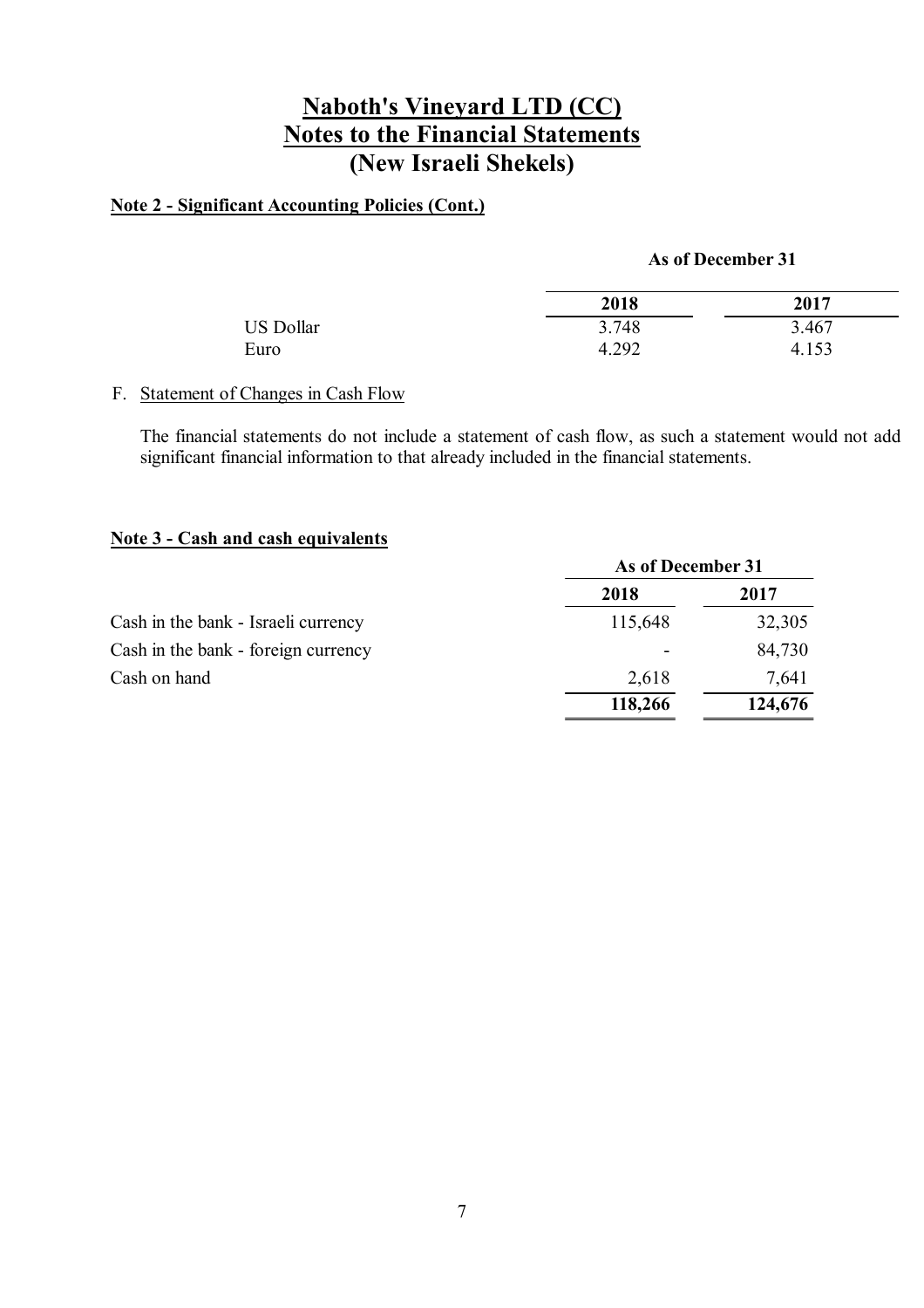#### **Note 4 - Fixed Assets, Net**

|                                                     | <b>Computers</b> | <b>Electronic</b><br>equipment | <b>Total</b> |
|-----------------------------------------------------|------------------|--------------------------------|--------------|
| Cost                                                |                  |                                |              |
| Balance as of January 1, 2018                       | 4,599            | 75,558                         | 80,157       |
| Additions during the year                           |                  | 1,100                          | 1,100        |
| Balance as of December 31, 2018                     | 4,599            | 76,658                         | 81,257       |
| <b>Accumulated Depreciation</b>                     |                  |                                |              |
| Balance as of January 1, 2018                       | 4,599            | 2,330                          | 6,929        |
| Depreciation for the year                           |                  | 17,793                         | 17,793       |
| Balance as of December 31, 2018                     | 4,599            | 20,123                         | 24,722       |
| <b>Fixed Assets, Net as of December</b><br>31, 2018 |                  | 56,535                         | 56,535       |
| <b>Fixed Assets, Net as of December</b><br>31, 2017 |                  | 73,228                         | 73,228       |
|                                                     |                  |                                |              |

#### **Note 5 - Creditors and credit balances**

|                                    | As of December 31 |        |
|------------------------------------|-------------------|--------|
|                                    | 2018              | 2017   |
| Employees and related institutions | 15,604            | 24,845 |
| Expenses payable                   | 9,062             | 7,020  |
|                                    | 24,666            | 31,865 |

#### **Note 6 - Reserve for severance pay, Net**

The reserve for severance pay is calculated according to the last salary of the employees and their seniority. The obligations for terminating the employee-employer relationship stated in the balance sheet, together with the pension plan cover the company's obligations upon termination of the employee-employer relations as of the date of the balance sheet.

#### **Note 7 - Share Capital**

|                                   | <b>Registered</b> | <b>Issued and</b><br>Paid |
|-----------------------------------|-------------------|---------------------------|
| Regular shares at 1 NIS par value | 100               | −                         |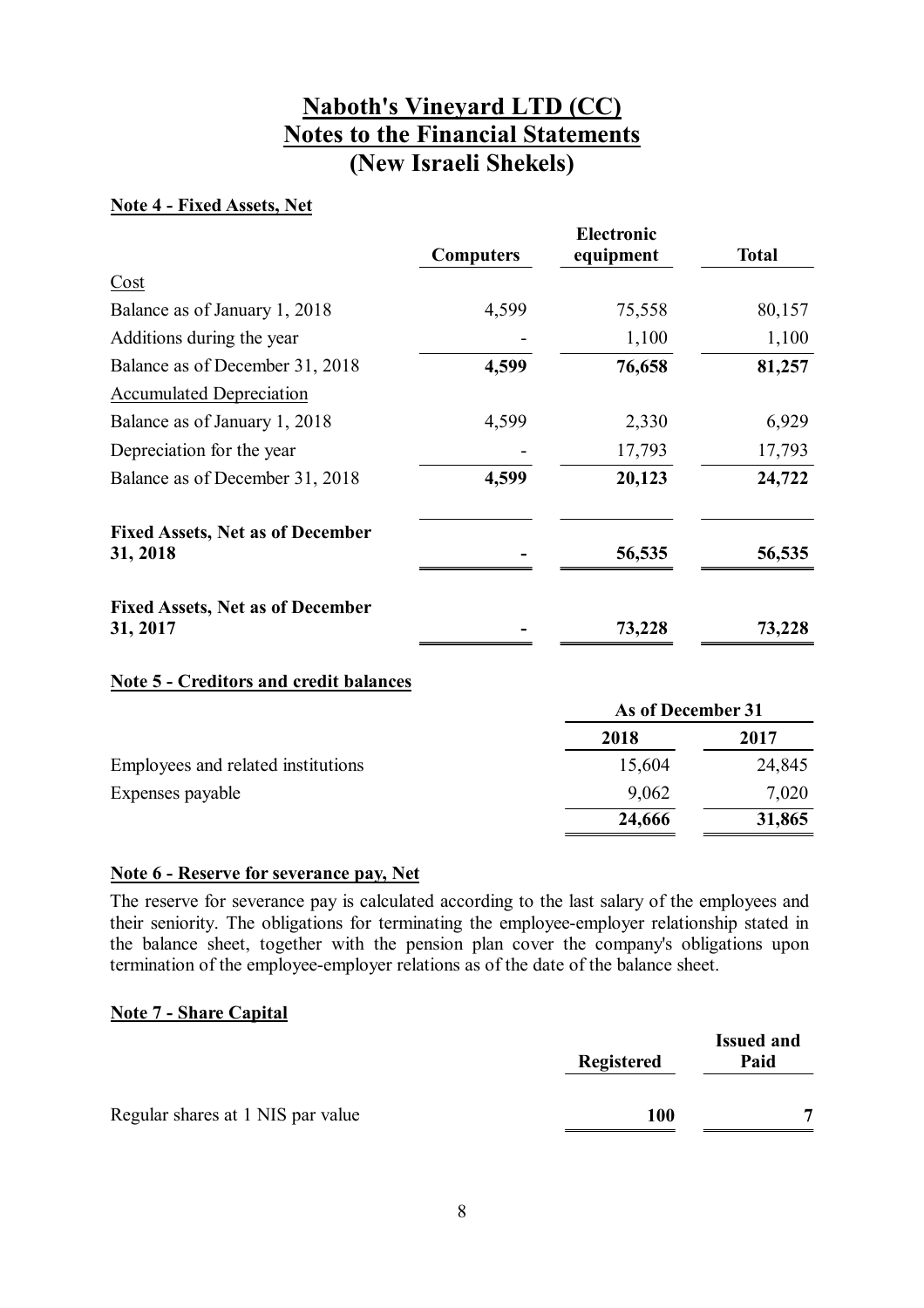#### **Note 8 - Activities turnover**

|                                                  | <b>Year ended</b><br>December 31 |         |
|--------------------------------------------------|----------------------------------|---------|
|                                                  | 2018                             | 2017    |
| Donations from abroad                            | 178,098                          | 146,851 |
| Donations in Israel                              | 142,502                          | 188,340 |
| Amounts released from restriction for activities | 20,740                           | 40,141  |
|                                                  | 341,340                          | 375,332 |

#### **Note 9 - Cost of activities**

|                                                       | <b>Year ended</b><br>December 31 |             |
|-------------------------------------------------------|----------------------------------|-------------|
|                                                       | 2018                             | 2017        |
| Salaries, payments for lecturers and related expenses | 155,280                          | 139,470     |
| Publication and dissemination of information          | 68,031                           | 35,964      |
| Tours and transportation                              | 43,970                           | 54,801      |
| Depreciation                                          | 16,088                           | $(*) 1,117$ |
| Mapping and photography                               | 9,420                            |             |
| Petitions for freedom information                     |                                  | 1,000       |
|                                                       | 292,789                          | 232,352     |

(\*) Reclassified